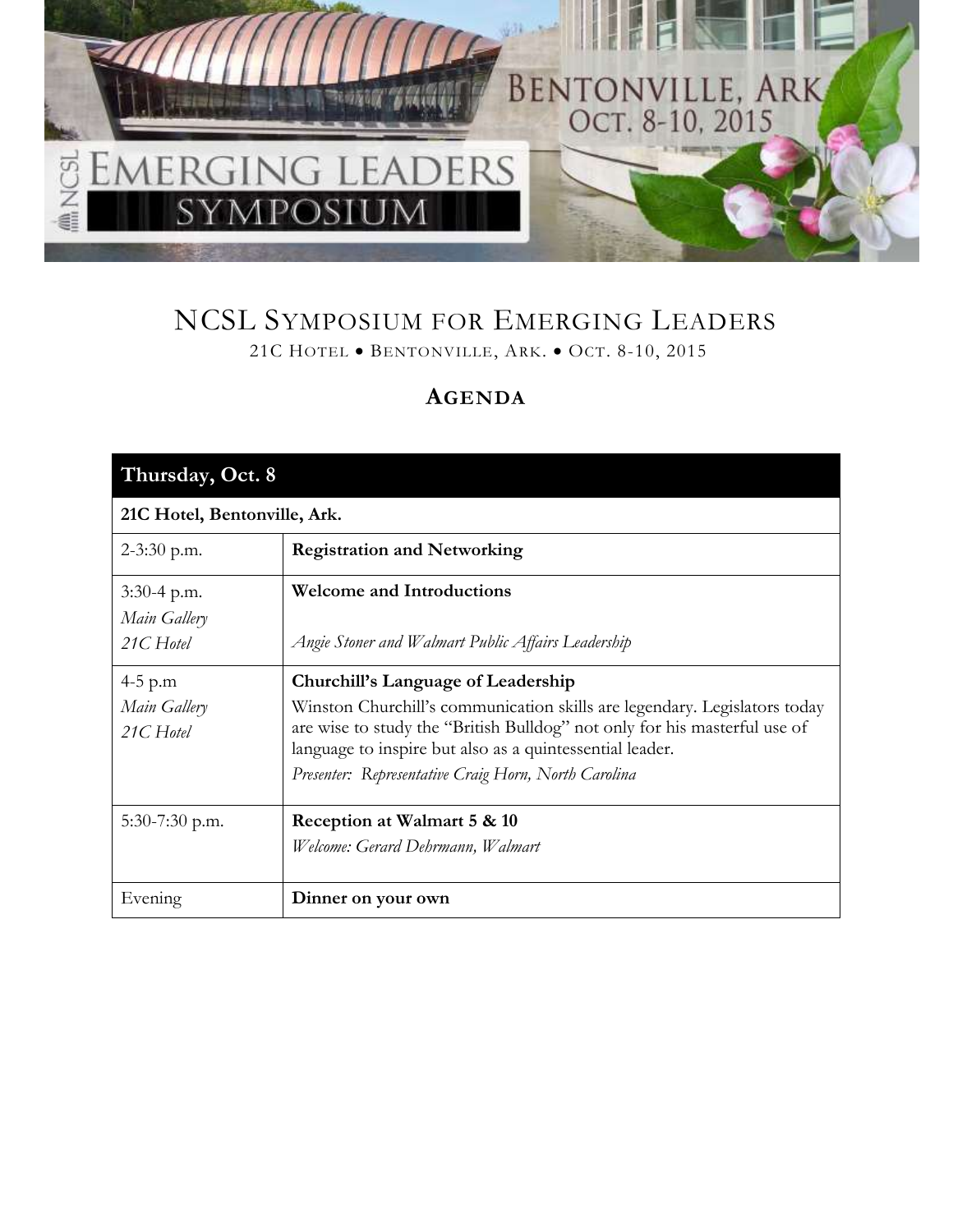| Friday, Oct. 9                                 |                                                                                                                                                                                                                                                                                                                                                                                                                                                                                                                                                                             |  |
|------------------------------------------------|-----------------------------------------------------------------------------------------------------------------------------------------------------------------------------------------------------------------------------------------------------------------------------------------------------------------------------------------------------------------------------------------------------------------------------------------------------------------------------------------------------------------------------------------------------------------------------|--|
| 21C Hotel, Bentonville, Ark.                   |                                                                                                                                                                                                                                                                                                                                                                                                                                                                                                                                                                             |  |
| 8-9 a.m.<br>Main Gallery<br>21C Hotel          | <b>Breakfast</b>                                                                                                                                                                                                                                                                                                                                                                                                                                                                                                                                                            |  |
| $9:15-10:15$ a.m.<br>Main Gallery<br>21C Hotel | Lessons Learned after Jumping into the "Deep End" of Legislative<br>Leadership<br>Former Florida Senate President Mike Haridopolos moved quickly through<br>the legislative ranks to become head of Florida Senate. He left the<br>Legislature last year because of term limits. Now he is working on a book<br>chronicling his time in the Legislature and the lessons he learned while<br>leading the Senate in one of the nation's most complex and populous states.<br>Haridopolos will lead a robust discussion about leading in the unique world<br>of a legislature. |  |
|                                                | Presenter: Mike Haridopolos, former Senate president, Florida                                                                                                                                                                                                                                                                                                                                                                                                                                                                                                               |  |
| 10:45-11:45 a.m.<br>Main Gallery<br>21C Hotel  | The High Pressure of Crisis<br>Hear from Dan Bartlett, former communications director and counselor to<br>President George W. Bush and current executive vice president of<br>corporate affairs at Walmart, about handling the high pressure of crisis<br>situations. Leadership lessons learned during difficult times, such as war, as<br>well as during good times will also be shared by someone who has seen his<br>fair share of both.<br>Presenter. Dan Bartlett, executive vice president, Walmart Corporate Affairs                                                |  |
| Noon-1 p.m.<br>Main Gallery<br>21C Hotel       | Lunch                                                                                                                                                                                                                                                                                                                                                                                                                                                                                                                                                                       |  |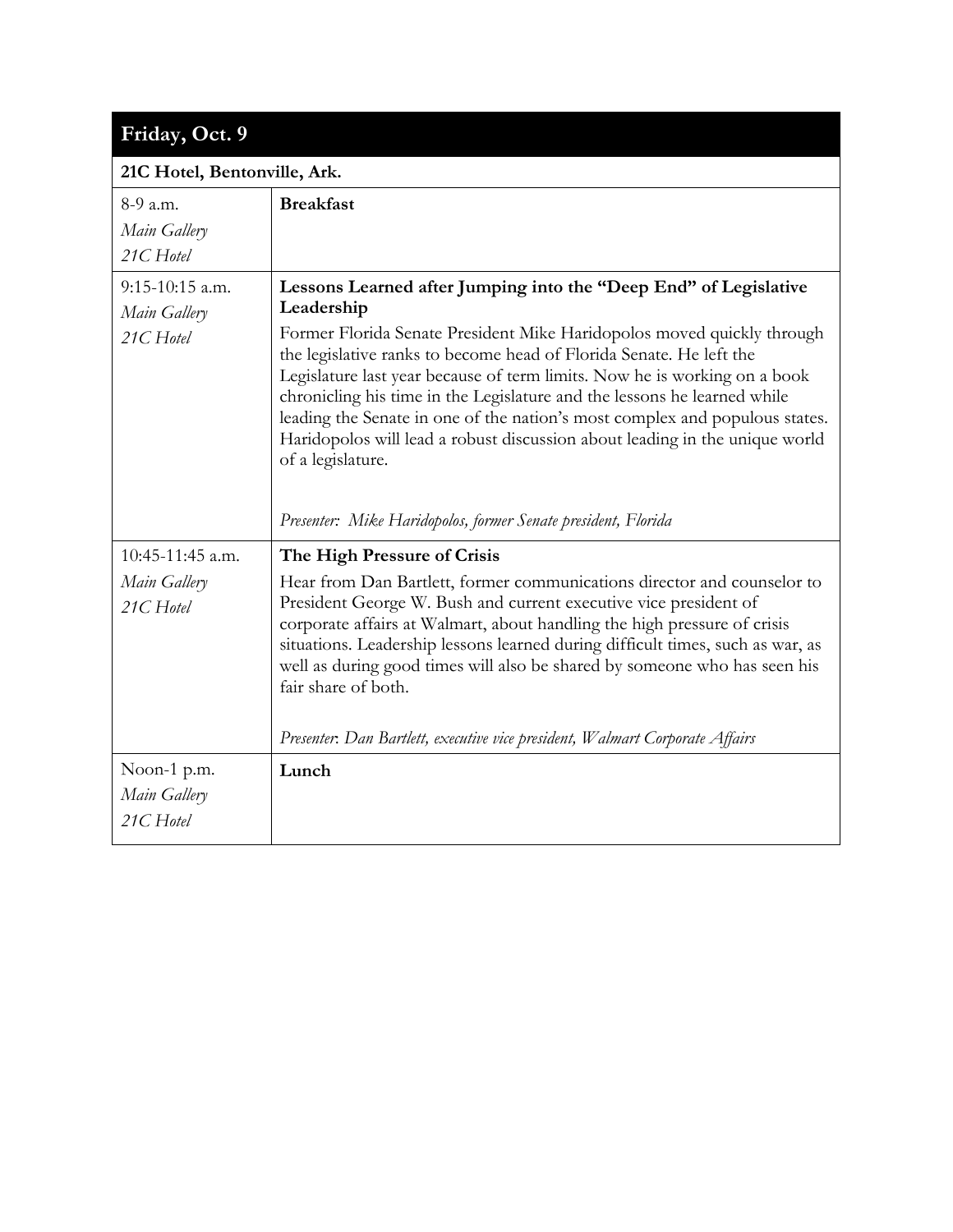| 1-2:15 p.m.<br>Main Gallery | What Does It Mean to Be A Leader and Public Servant? The Allegory<br>of the Cave                                                                                                                                                                                                                                                                                                                                                                                                                                                                                                                                            |
|-----------------------------|-----------------------------------------------------------------------------------------------------------------------------------------------------------------------------------------------------------------------------------------------------------------------------------------------------------------------------------------------------------------------------------------------------------------------------------------------------------------------------------------------------------------------------------------------------------------------------------------------------------------------------|
| 21C Hotel                   | This session lets participants delve more deeply into what it means to serve<br>the public. Does it mean doing what the public wants? Does it mean doing<br>what you think the public wants? Does it mean doing what is best for the<br>public even if they don't agree? Who is "the public?" Is it your voters, your<br>constituents, your state? Using Plato's "Allegory of the Cave" to explore<br>these and other issues relative to serving the public, this session will help<br>participants explore the broader definition of legislative leadership.<br>Speaker: Thom Little, State Legislative Leaders Foundation |
| Friday, Oct. 9, continued   |                                                                                                                                                                                                                                                                                                                                                                                                                                                                                                                                                                                                                             |
| 2:30-3:30 p.m.              | Democracy in the Digital Age                                                                                                                                                                                                                                                                                                                                                                                                                                                                                                                                                                                                |
| Main Gallery                | Hear from an expert in digital government on advancing public sector                                                                                                                                                                                                                                                                                                                                                                                                                                                                                                                                                        |
| 21C Hotel                   | information technology innovation. Learn best practices and thought-<br>provoking ideas to integrate new technologies into your state.                                                                                                                                                                                                                                                                                                                                                                                                                                                                                      |
|                             | Speaker: Cathilea Robinett, executive vice president, e.Republic                                                                                                                                                                                                                                                                                                                                                                                                                                                                                                                                                            |
| $3:30-5$ p.m.               | Your Brain on Leadership                                                                                                                                                                                                                                                                                                                                                                                                                                                                                                                                                                                                    |
| Main Gallery<br>21C Hotel   | Most people have no idea what is really going on inside their head. Recent<br>research has uncovered details that influence the way we work and the way<br>we lead. Identify how your brain works best and use these transformative<br>ideas for your role in the legislature and in your leadership.                                                                                                                                                                                                                                                                                                                       |
|                             | Presenters: Tim Storey, director, Leaders' Services, NCSL                                                                                                                                                                                                                                                                                                                                                                                                                                                                                                                                                                   |
|                             | Stacy Householder, program principal, NCSL                                                                                                                                                                                                                                                                                                                                                                                                                                                                                                                                                                                  |
| 5:30 p.m.                   | <b>Bus to Crystal Bridges Museum</b>                                                                                                                                                                                                                                                                                                                                                                                                                                                                                                                                                                                        |
| $6-9$ p.m.                  | <b>Reception and Dinner at Crystal Bridges Museum</b>                                                                                                                                                                                                                                                                                                                                                                                                                                                                                                                                                                       |
|                             |                                                                                                                                                                                                                                                                                                                                                                                                                                                                                                                                                                                                                             |

| <b>Saturday, Oct. 10</b> |                                                     |  |
|--------------------------|-----------------------------------------------------|--|
| a.m.                     | Board bus for transportation to Walmart Home Office |  |